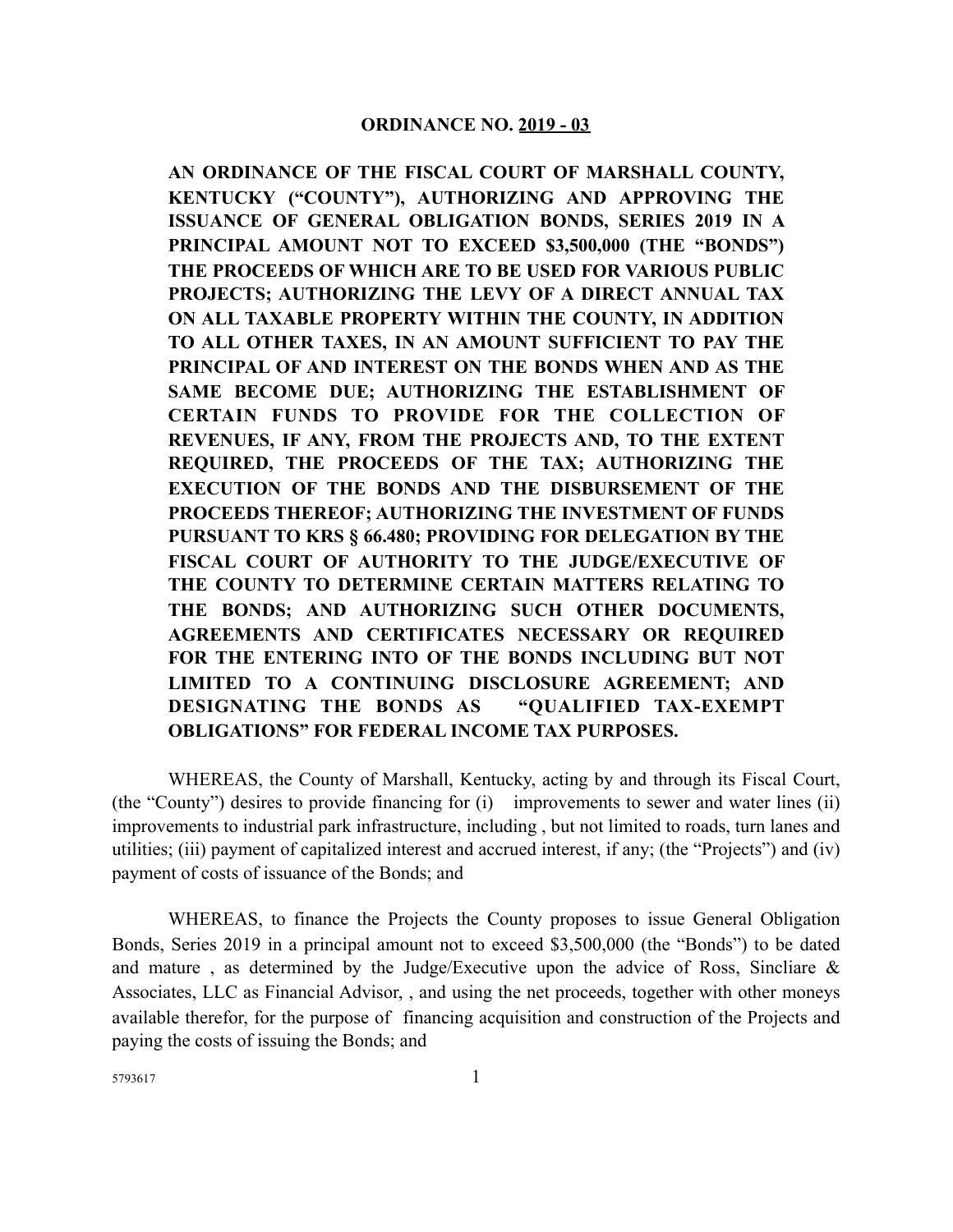WHEREAS, in order to assure the payment of the Bonds it is necessary that the County levy of a tax sufficient for that purpose; provided, however, it is now anticipated that the current Revenues of the County will be sufficient to provide, in full, for the payment of the Bonds, as applicable.

NOW, THEREFORE, BE AND IT IS HEREBY ORDAINED BY THE FISCAL COURT OF THE COUNTY OF MARSHALL, KENTUCKY, AS FOLLOWS:

#### **Section 1. Preamble Incorporated; Ordinance as Contract; Definitions.**

That the Preamble to this Ordinance is hereby incorporated within the body of this Ordinance as fully as if copied in full hereat.

That this Ordinance shall constitute a contract between the County and the **holders** of the Bonds herein authorized and no change, alteration, or amendment in the provisions hereof shall be made subsequent to the delivery of said Bonds.

For the purposes of this Ordinance and the Bonds the following terms shall have the meanings hereinafter set forth:

"Act" means Sections 66.011 through 66.191 of the Kentucky Revised Statutes.

"Bond Counsel" means Steptoe & Johnson PLLC, Louisville, Kentucky.

"Bond Registrar" or "Registrar" means the Depository acting in its capacity as the registrar of the Bonds and Paying Agent for the Bonds or Bonds, as applicable, and assuming the obligations of a registrar as set forth in this Ordinance.

"Code" means the Internal Revenue Code of 1986, as amended, and the Regulations promulgated thereunder.

"Costs of Issuance" means those expenses incident to the issuance of the Bonds, including, but not being limited to, the fees of any rating agency, Financial Advisor, Bond and/or Tax Counsel, Bond Registrar and Paying Agent, publication cost, and any other cost associated with the issuance and delivery of the Bonds.

"Costs of Issuance Fund" means the separate account established with the Depository from the proceeds of the Bonds from which the Costs of Issuance are to be paid.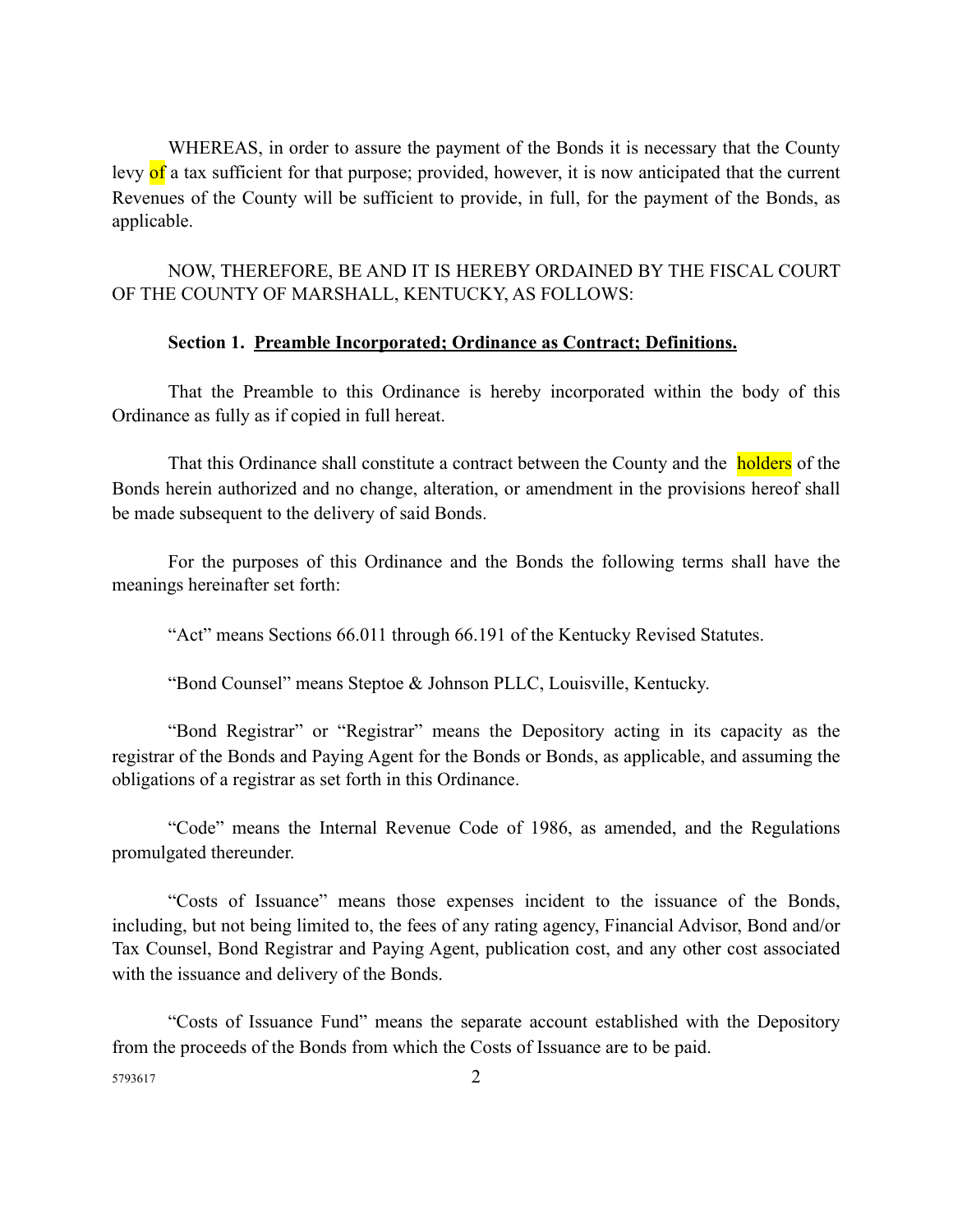"Depository" means such bank as may be appointed by the County Judge/Executive, without further action of the Fiscal Court, who may act as depository for the various funds established by this Ordinance.

"Event of Default" shall mean the County's (i) failure to comply with the provisions of the Act or this Ordinance; (ii) failure to pay the principal and interest on the Bonds when due; (iii) failure to reimburse any Fund established hereby, in accordance with the reimbursement provisions hereof; or (iv) failure to comply with the Code.

"Financial Advisor" means Ross, Sinclaire & Associates, LLC, Lexington, Kentucky.

"Investments" means those investments permitted under KRS § 66.480.

"Issuer" or "County" means the County of Marshall, Kentucky.

"KRS" means the Kentucky Revised Statutes, as amended.

"Official Statement" means the County's information disclosure statement issued pursuant to Securities and Exchange Commission Rule 15c2-12 (the "Rule") in connection with the offering and sale of the Bonds and deemed final within the meaning of the Rule.

"Pledged Receipts" means the combination of the Tax and Projects Revenues adequate each year to pay the principal and interest requirements of the Bonds or the Bonds, as applicable.

"Projects" means road improvements, land acquisition and improvement and acquisition of ambulances to be completed with the proceeds of the Bonds. (i) improvements to sewer and water lines (ii) improvements to industrial park infrastructure, including, but not limited to roads, turn lanes and utilities; (iii) payment of capitalized interest and accrued interest, if any; and (iv) payment of costs of issuance of the Bonds

"Project Costs" means all costs of payment of, or reimbursement to the County of amounts paid or advanced by it for costs of acquisition, construction or equipping of the Projects.

"Project Fund" means the Project Fund established at such bank or trust company as is determined by the Judge/Executive without further action of the Fiscal Court. WITHOUT COURT APPROVAL??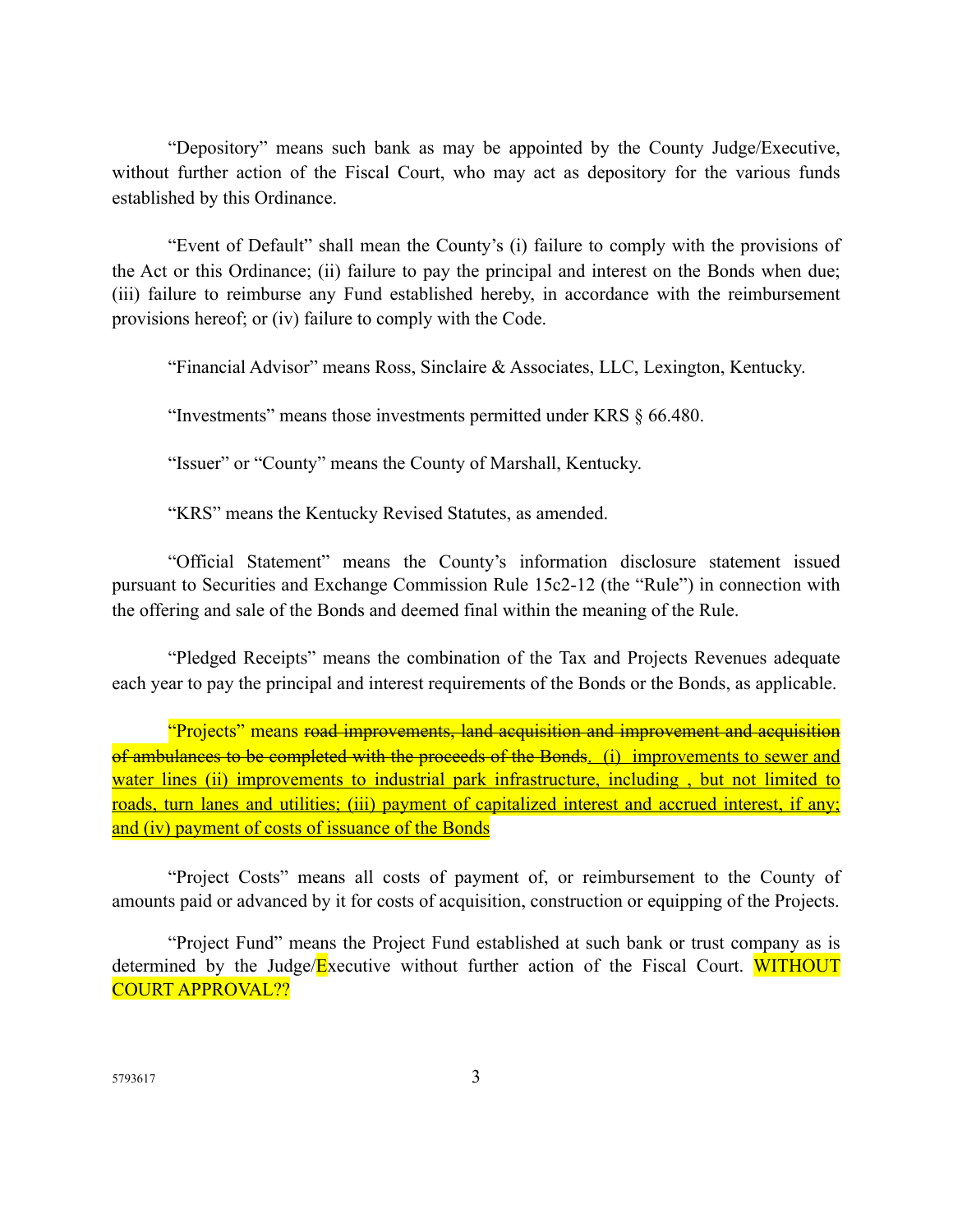"Project Revenues" or "Revenues" means proceeds from operations of the Projects, if any.

"Registered Owners" or "Owner" means the registered owners of the Bonds.

"State" means the Commonwealth of Kentucky.

"State Local Debt Officer" shall have the same meaning as set forth in KRS § 66.011(24).

"Tax" means the direct, annual ad valorem tax on all property within the County of Marshall, Kentucky, which is subject to taxation for County purposes, which are pledged to the payment of Bonds.

#### **Section 2. Necessity for and Authorization of Bonds.**

That for the purposes set forth in the Preamble to this Ordinance, there is hereby declared a necessity for, and there is hereby authorized County of Marshall, Kentucky General Obligation Bonds, Series 2019 in a principal amount not to exceed \$3,500,000, as authorized by this Ordinance and shall be dated as determined by the Judge/Executive upon the advice of the Financial Advisor.

The Bonds shall be dated as determined in the winning bid set forth in the Official Bid Form and selected by the County Judge/Executive, without further action of the Fiscal Court and with the advice of the Financial Advisor, pursuant to section 6 of this Ordinance, awarding Bonds to the purchaser thereof and establishing the interest rate or rates on the Bonds. Principal on the Bonds shall be payable at maturity. Interest on the Bonds shall be payable semi-annually, at the stated interest rate or rates on the outstanding principal amount thereof. The Bonds may be serial and/or term bonds maturing in the years and in the amounts to be established in the Official Bid Form accepted by the County Judge/Executive as the successful bid for the purchase of the Bonds, after advertised competitive sale of the Bonds, based on the interest rates bid in the successful bid and the provisions of this Ordinance, specifically this Section 2; provided, that the final maturity date of the Bonds shall be set forth in the Official Bid Form accepted by the **County Judge/Executive**, as the successful bid for the purchase of the Bonds and such final maturity may not exceed the maximum maturity as established in Section 66.091 of the Kentucky Revised Statutes; and, further provided that the aggregate net interest cost of the Bonds shall not exceed seven percent  $(7%)$  per annum. **IS** THIS ACCEPTABLE/NORMAL??

# **Section 3. Form and Execution of Bonds; Authentication; Optional and Mandatory Redemption.**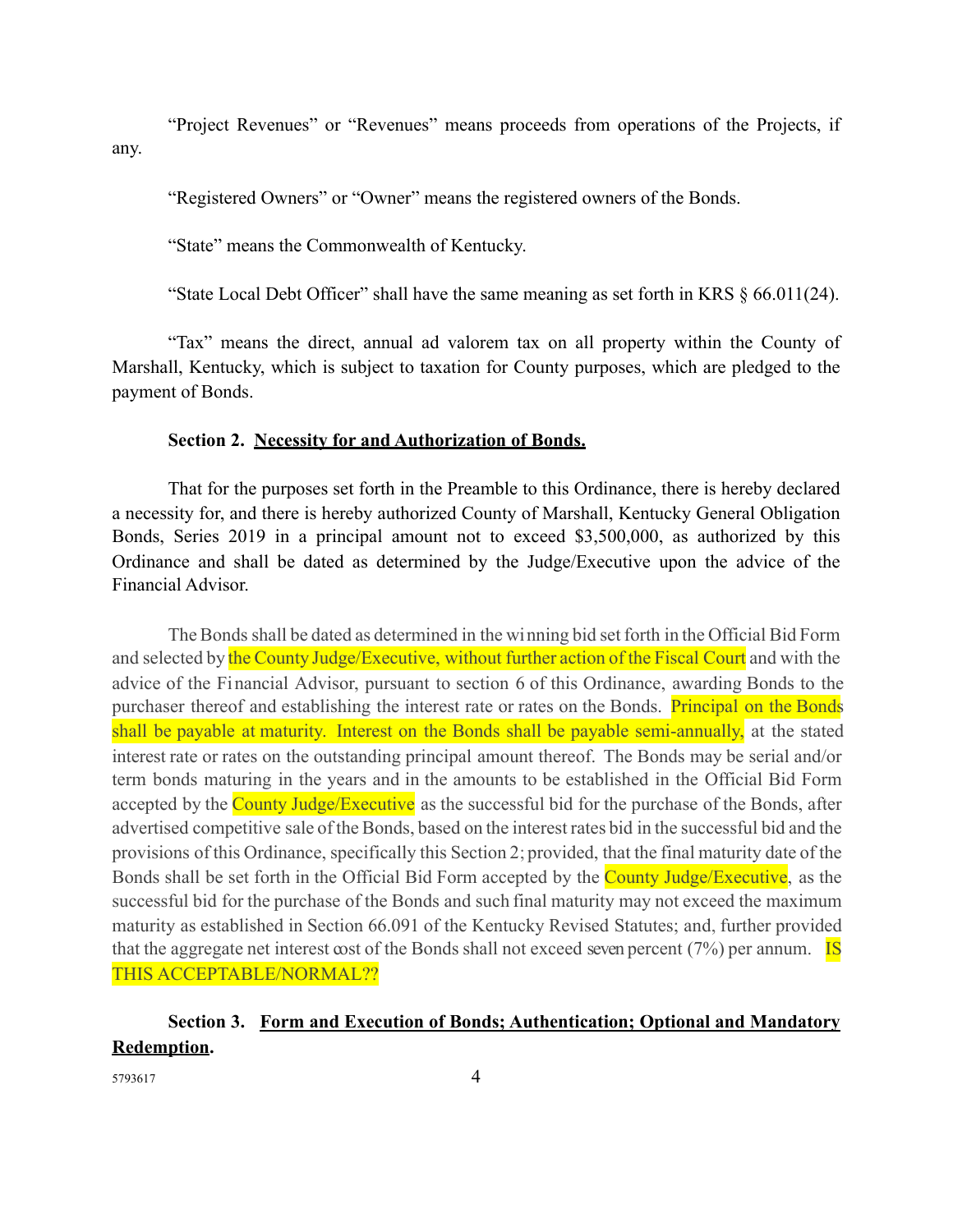(A) The Bonds shall be issued in book-entry only form, unless the successful bidder elects to issue standard bond certificates and shall be substantially in the same form as that attached to this Ordinance as Exhibit "A" (except as amounts and dates may be changed therein), the redemption provisions ofwhich areincorporatedherein by reference thereto.

The Bonds shall be executed with the facsimile signature of the County Judge/Executive, attested by the facsimile signature of the FiscalCourtClerk and may be imprinted with a facsimile of the corporate seal oftheCounty.

TheBondsshallbepayable attheprincipalofficeoftheDepository,beingsuchbankasmay be appointed by the County Judge/Executive, without further action of the Fiscal Court, who may also act as Bond Registrar and Paying Agent for the Bonds and depository for the various funds established by this Ordinance.

No Bond shall be valid or binding upon the County unless and until it is authenticated by the manual signature of a duly authorized representative of the Registrar and Paying Agent.

(B) Optional Redemption. Any Optional Redemption provisions shall be set forth in the final Bond certificate and/or the Final Official Statement or similar disclosure document or memorandum, which provisions are incorporated herein, without further action of the Fiscal Court.

(C) Mandatory Redemption/Term Bonds. In the event the purchaser of the Bonds so elects, the Bonds may be issued as term bonds in which event the Paying Agent shall select a principal maturity originally scheduled to mature on the principal due date as reflected by the successful bid and shall notify the Registered Owners of Bonds so selected for mandatory redemption not less than thirty (30) days prior to the principal due date by regular United States Mail. Any Mandatory Sinking Fund Redemption provisions shall be set forth in the final Bond certificate and/or the Final Official Statement or similar disclosure document or memorandum, which provisions are incorporated herein, without further action of the Fiscal Court. **IS THIS** NORMAL PRACTICE?

(D) Notice of Redemption. If less than all Bonds which are payable by their terms on the same date are to be called, the particular Bonds, or portions of Bonds payable on such same date and to be redeemed from such series, shall be selected by lot by the Registrar and Paying Agent, in such manner as the Registrar and Paying Agent in its discretion may determine; provided, however, that the portion of any Bond to be redeemed shall be in the principal amount of \$5,000 or some multiple thereof, and that, in selecting Bonds for redemption, the Registrar  $5793617$  5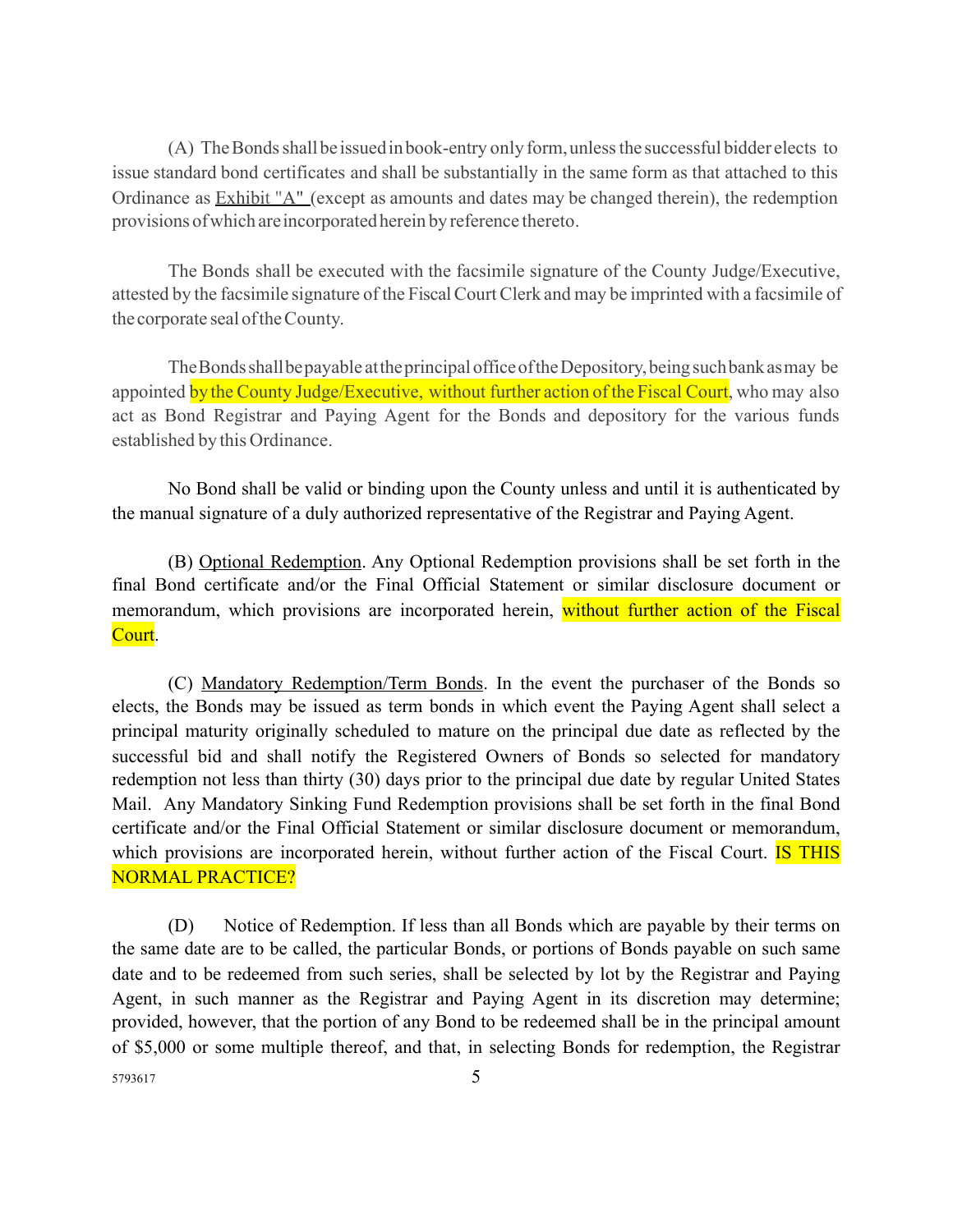and Paying Agent shall treat each Bond as representing that number of Bonds which is obtained by dividing the principal amount of such Bond by \$5,000.

At least thirty (30) days before the redemption date of any Bonds, the Registrar and Paying Agent shall cause a notice of such redemption to be mailed, postage prepaid, to all Registered Owners of the Bonds to be redeemed at their addresses as they appear on the registration books kept by the Registrar and Paying Agent, but failure to mail any such notice shall not affect the validity of the proceedings for such redemption. Each such notice shall set forth the date fixed for redemption, the redemption price to be paid and, if less than all of the Bonds being payable by their terms on a single date then outstanding shall be called for redemption, the distinctive numbers or letters, if any, of such Bonds to be redeemed and, in the case of Bonds to be redeemed in part only, the portion of the principal amount thereof to be redeemed. In case any Bond is to be redeemed in part only, the notice of redemption which relates to such Bond shall state also that on or after the redemption date upon surrender of such Bonds, a new Bond in principal amount equal to the unredeemed portion of such Bonds will be issued.

On the date so designated for redemption, notice having been sent in the manner and under the conditions hereinabove provided and moneys for payment of the redemption price being held in separate accounts by the Bond Registrar/Paying Agent for the Bondowners or portions thereof to be redeemed, the Bonds or portions of Bonds so called for redemption shall become and be due and payable at the redemption price provided for redemption of such Bonds or portions of Bonds on such date, interest on the Bonds or portions of the Bonds so called for redemption shall cease to accrue, and the Bondowners or Registered Owners of such Bonds or portions of Bonds shall have no rights in respect thereof except to receive payment of the redemption price thereof and to receive Bonds for any unredeemed portions of Bonds.

In case part but not all of an outstanding Bond shall be selected for redemption, the Registered Owner thereof or his attorney or legal representative shall present and surrender such Bond to the Bond Registrar/Paying Agent for payment of the principal amount hereof so called for redemption, and the County shall execute and the Bond Registrar/Paying Agent shall authenticate and deliver to or upon the order of such Registered Owner or his legal representative, without charge therefor, for the unredeemed portion of the principal amount of the Bond so surrendered a Bond of the same series and maturity and bearing interest at the same rate.

With respect to any notice of any optional redemption of the Bonds, unless at the time such notice is given the Bonds to be redeemed shall be deemed to have been paid, such notice shall state that such redemption is conditional upon receipt by the Bond Registrar/Paying Agent, 5793617 6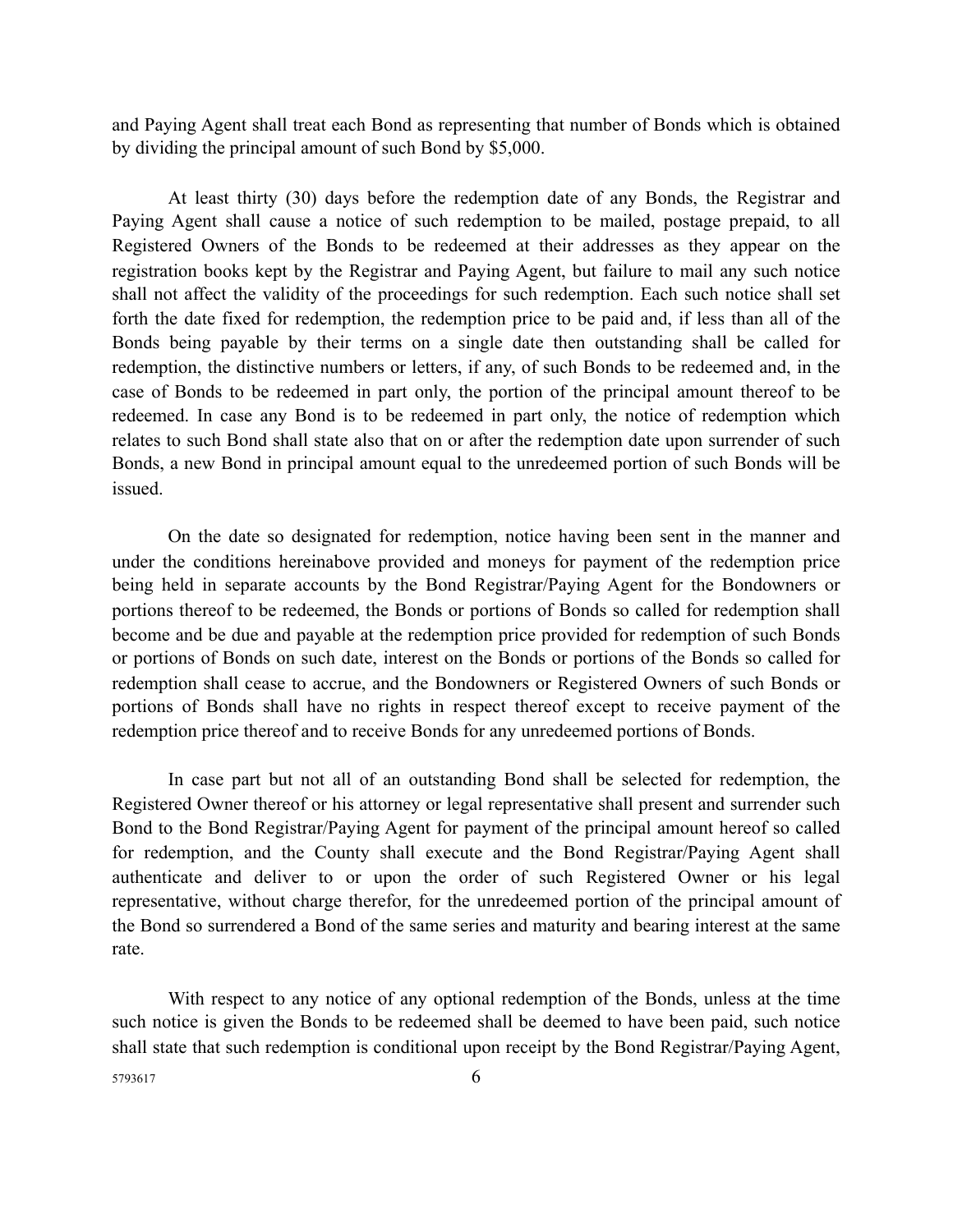on or prior to the date fixed for such redemption, of moneys that, together with other available moneys held by the Bond Registrar/Paying Agent, are sufficient to pay the redemption price of, and accrued interest on, the Bonds to be redeemed, and that if such moneys shall not have been so received said notice shall be of no force and effect and the County shall not be required to redeem such Bonds. In the event a notice of redemption of the Bonds contains such a condition and such moneys are not so received, the redemption of the Bonds as described in the conditional notice of redemption shall not be made and the Bond Registrar/Paying Agent shall, within a reasonable time after the date on which such redemption was to occur, give notice to the respective Owners of the Bonds designated for redemption in the manner in which the notice of redemption was given, that such moneys were not so received and that there shall be no redemption of the Bonds pursuant to such notice of redemption.

## **Section 4. Compliance with Constitution; Designation and Certification of Public Project; Authorization of Tax; Pledge of Tax, Project Revenues and Pledged Receipts to Payment of Bonds; Designation as General Obligation Bonds.**

(A) That the debt represented by the Bonds is hereby determined to be within the maximum indebtedness of the County permitted under Section 158 of the Constitution of Kentucky.

(B) That the County is authorized to contract the indebtedness represented by the Bonds pursuant to Section 159 of the Constitution of Kentucky and provide for the collection of an annual tax sufficient to pay the Bonds and establish the hereinafter identified Sinking Fund to provide for the payment of the principal thereof.

(C) That pursuant to Section 157 of the Constitution of Kentucky and KRS § 66.111, there is hereby authorized to be levied, and the County hereby does so levy, each year that the Bonds remain outstanding, a Tax in an amount sufficient to provide for the full payment of the principal and interest requirements on said Bonds; provided, however, that said Tax shall be collected only to the extent that the Project Revenues or other receipts from existing County taxes or other sources are not sufficient to provide for the full payment of the debt service payments on the Bonds each year. $\frac{2}{3}$ 

(D) That by the adoption of this Ordinance, the County covenants with the holders of the Bonds that it shall levy and collect each year a Tax in a sufficient amount and appropriate in its annual budget, together with other moneys available to it, including the Project Revenues, an amount of funds sufficient to pay the principal of and interest on the Bonds as defined in KRS § 66.011(4).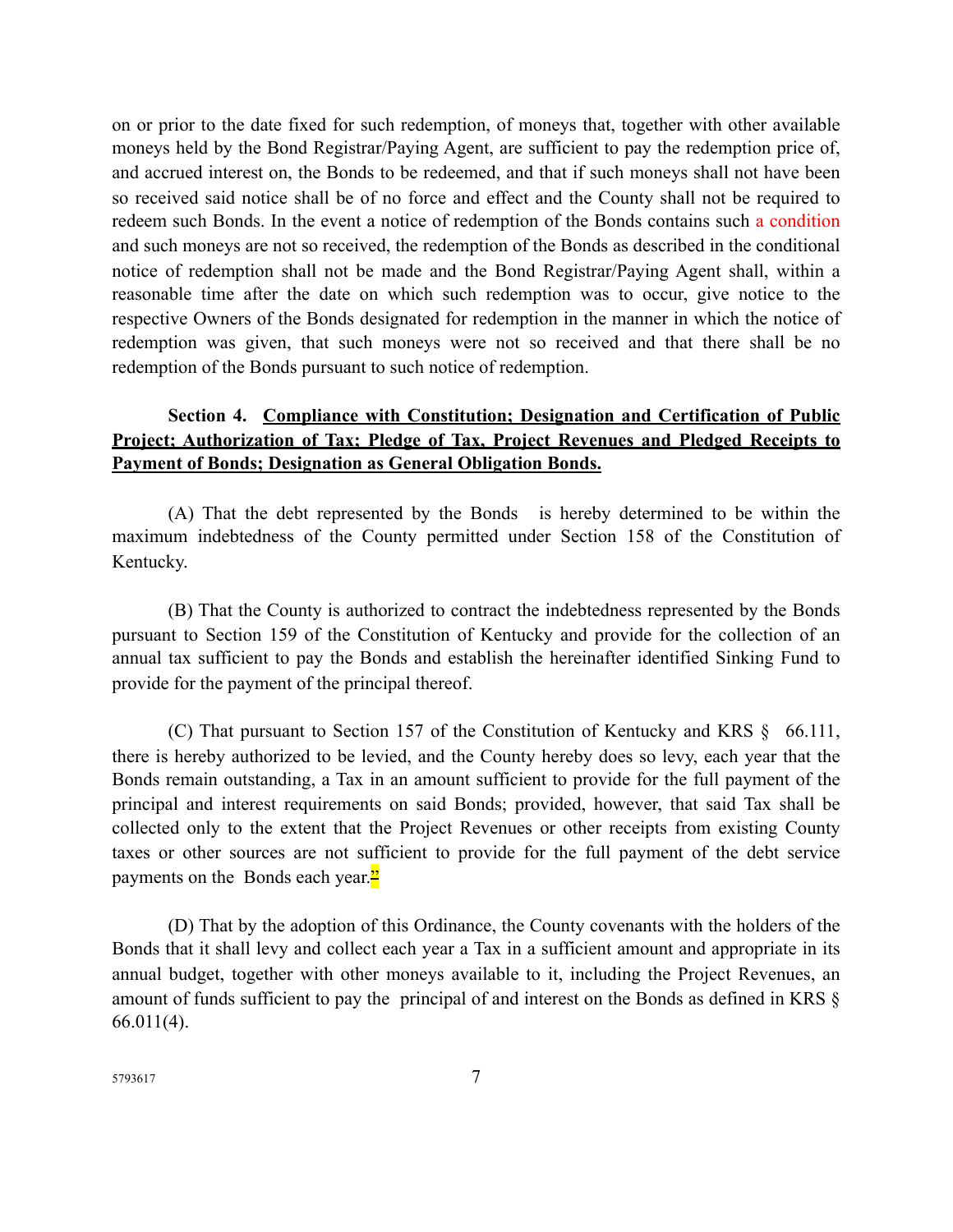(E) That the Tax shall include the ad valorem property taxes permitted under Section 157 of the Constitution of Kentucky levied and collected by the County.

Notwithstanding the foregoing, the Tax shall only be levied, collected and applied to the payment of said Bonds Rental Payments on the Bonds to the extent the Project Revenues are not sufficient to meet such Bonds Rental Payments.

(F) That there is hereby pledged to the payment of the Bonds, as applicable, the Tax, to the extent required each year, and the Project Revenues, which together, shall constitute the "Pledged Receipts" securing said Bonds, in accordance with the terms of this Ordinance.

(G) That the County hereby declares, determines and certifies that the Projects constitute "public projects" within the meaning of KRS § 66.011(17).

(H) The County hereby levies and covenants to collect and segregate the Tax to the extent the Project Revenues, if any, or the general revenues of the County, are inadequate to meet the current annual debt service requirements of the Bonds, and hereby designates the Bonds as full general obligations of the County to the payment of which the full faith, credit, revenue and taxing authority of the County are hereby pledged for the prompt payment thereof.

(I) That the Tax, to the extent required, and the Project Revenues, shall, as received, be deposited in the appropriate Sinking Fund for the Bonds and applied solely to the payment of the debt service of the Bonds.

## **Section 5. Delegation of Authority to Determine Certain Matters Relating to the Bonds**.

 The Bonds shall be sold pursuant to an advertised competitive bid under the authority of KRS Chapter 424. The County Judge/Executive is hereby delegated the authority to determine the final terms of the Bonds upon the advice of the Financial Advisor after bids have been received.

## **Section 6. Execution of Documents Authorized; Approval of State Local Debt Officer.**

That in order to effect the financing plan evidenced by the Bonds the County Judge/ Executive, Fiscal Court Clerk, County Treasurer and/or such other County official as may be designated by the County, are hereby authorized to execute those documents necessary to provide for the issuance of said Bonds and the payment thereof, including but not limited to the following: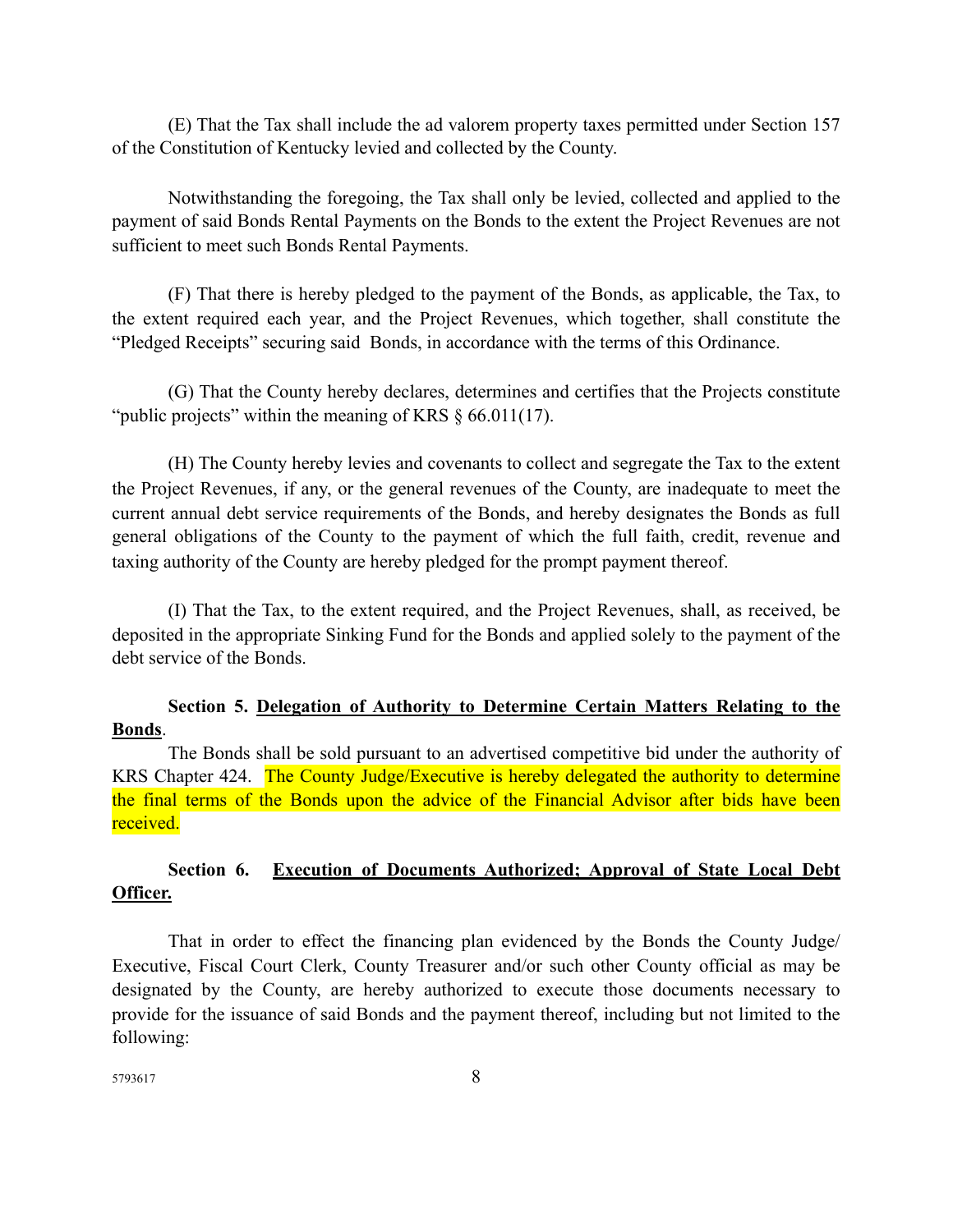- (i) the Bonds and such closing documents and/or certificates as Bond Counsel may require, and
- (ii) such other documents as are required to implement the financing of the Projects and the execution of the Bonds generally, including, but not limited to a Bond Registrar/Paying Agent Agreement, Continuing Disclosure Agreement, Tax Compliance Procedures, Continuing Disclosure Procedures, Tax Certificates and any other certificates or documents required by Bond Counsel to enter into the Bonds.

The Bonds shall only be issued after notice to and approval of the State Local Debt Officer by a decision of, the State Local Debt Officer. The **Judge/Executive** is hereby directed to file or cause to be filed a Notice of Intent to Finance or Petition with the State Local Debt Officer in order to obtain such approval.

## **Section 7. Employment of Financial Advisor and Bond Counsel; Advertised Sale of Bonds; Acceptance of Bid.**

The employment of Ross, Sinclaire & Associates, LLC, Lexington, Kentucky, as Financial Advisor is hereby authorized, approved and directed; and, the employment of Steptoe & Johnson PLLC, Louisville, Kentucky, as Bond Counsel is hereby authorized, approved and directed.

Judge/Executive is hereby authorized and directed to make such advertising. The specific terms, bidding conditions and restrictions governing the sale of said Bonds shall be as set forth in the forms of "Notice of Bond Sale," "Official Terms and Conditions of Bond Sale" and "Official Bid Form The Bonds shall be sold at public sale after advertising according to law, and the County " which shall be prepared by the Financial Advisor.

Upon the receipt of the competitive bids after the required advertisement, the County Judge/Executive, with the advice of the Financial Advisor, shall calculate the best purchase offer and the exact principal amount of Bonds to be awarded, and accept the offers to purchase said Bonds on behalf of the County without further action by the Fiscal Court.

#### **Section 8. Establishment of Funds.**

That there are hereby authorized to be established the following funds or accounts which shall be maintained with the Depository: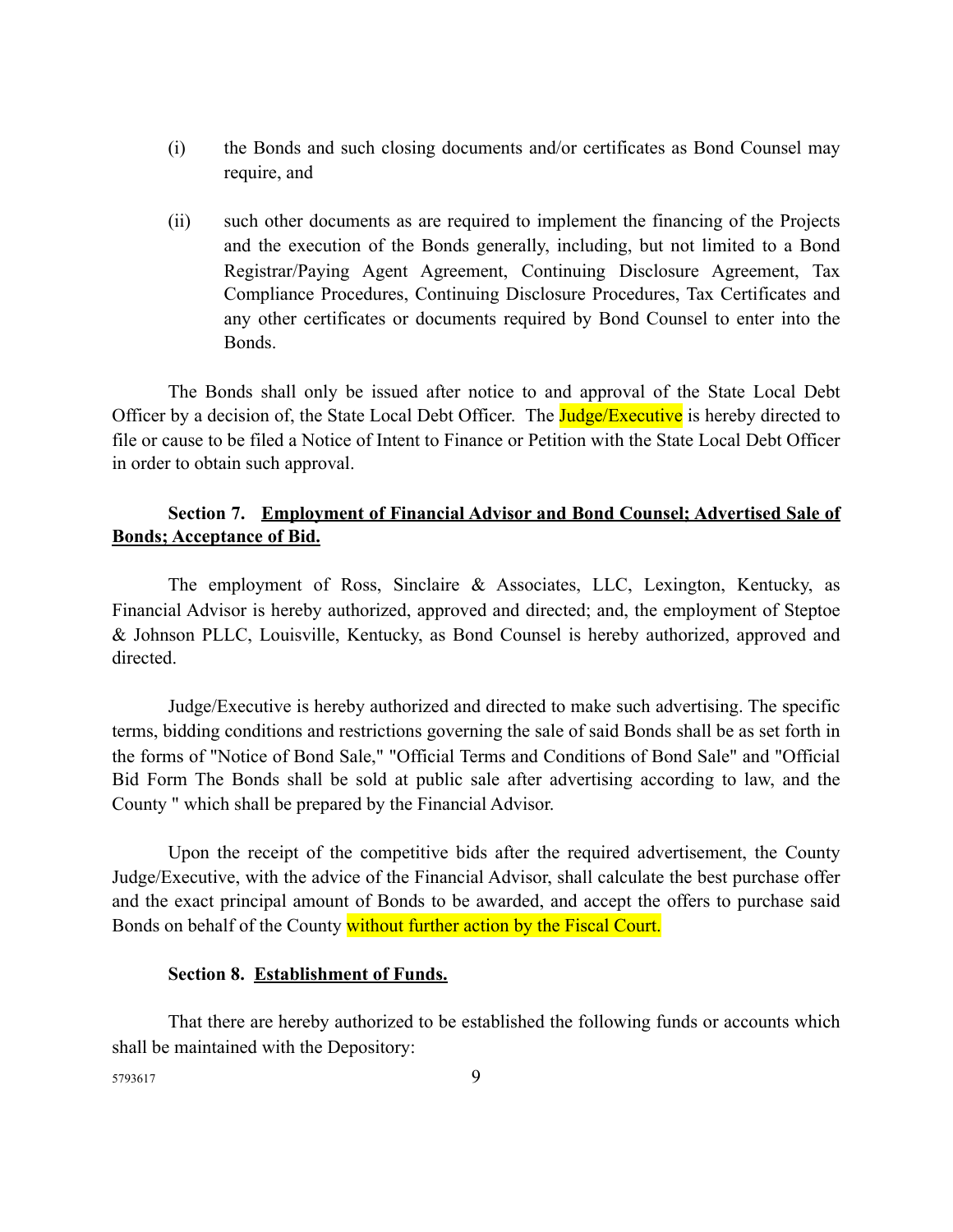(A) The Sinking Fund (or Bond Fund), which shall receive the receipts of the Tax herein authorized, to the extent required for the Bonds the Project Revenues of or from the Projects Said Sinking Fund moneys shall be used only for the payment of the Bonds Rental Payments of the Bonds. Upon the delivery of the Bonds any accrued or capitalized interest shall be deposited into said fund.

(B) Costs of Issuance Fund, which shall receive from the proceeds of the Bonds the amounts necessary to pay the Costs of Issuance of the Bonds upon the delivery of said Bonds. The Depository shall remit the required payments in the amounts and to the parties specified in writing by the County Judge/Executive or County Treasurer, or such other County official as may be designated by the County, upon the delivery of the Bonds. Any amounts remaining in the Costs of Issuance Fund following the payment of all such Costs of Issuance shall be transferred to the Sinking Fund.

(C) The Project Fund which shall receive the remainder of the proceeds of the Bonds and shall be used solely to pay the costs of acquiring, constructing and equipping the Projects. Any amounts remaining in the Project Fund following the payment of all such costs of the Projects shall be transferred to the Sinking Fund.

(D) Any other fund, including a debt service reserve fund or other fund required by law, or deemed necessary and appropriate by the Financial Advisor.

(E) Moneys on deposit in the funds enumerated in subsections (A) through (D) of this Section shall be invested in the Investments permitted and any earnings carried to the credit of the fund from which the investment was made.

## **Section 9. Registration of Bonds; Duties of Bond Registrar, Paying Agent, and Depository.**

Such bank as may be appointed by the County Judge/Executive, without further action by the Fiscal Court, which appointment may be evidenced with the execution of a Bond Registrar/ Paying Agent Agreement, or similar agreement, between the County and the Bond Registrar, Paying Agent, and Depository, is hereby designated as the Bond Registrar, Paying Agent and Depository for the Bonds. The Bond Registrar, Paying Agent and Depository shall receive compensation for its services in accordance with its agreement with the County.

(A) The duties of the Bond Registrar shall be as follows: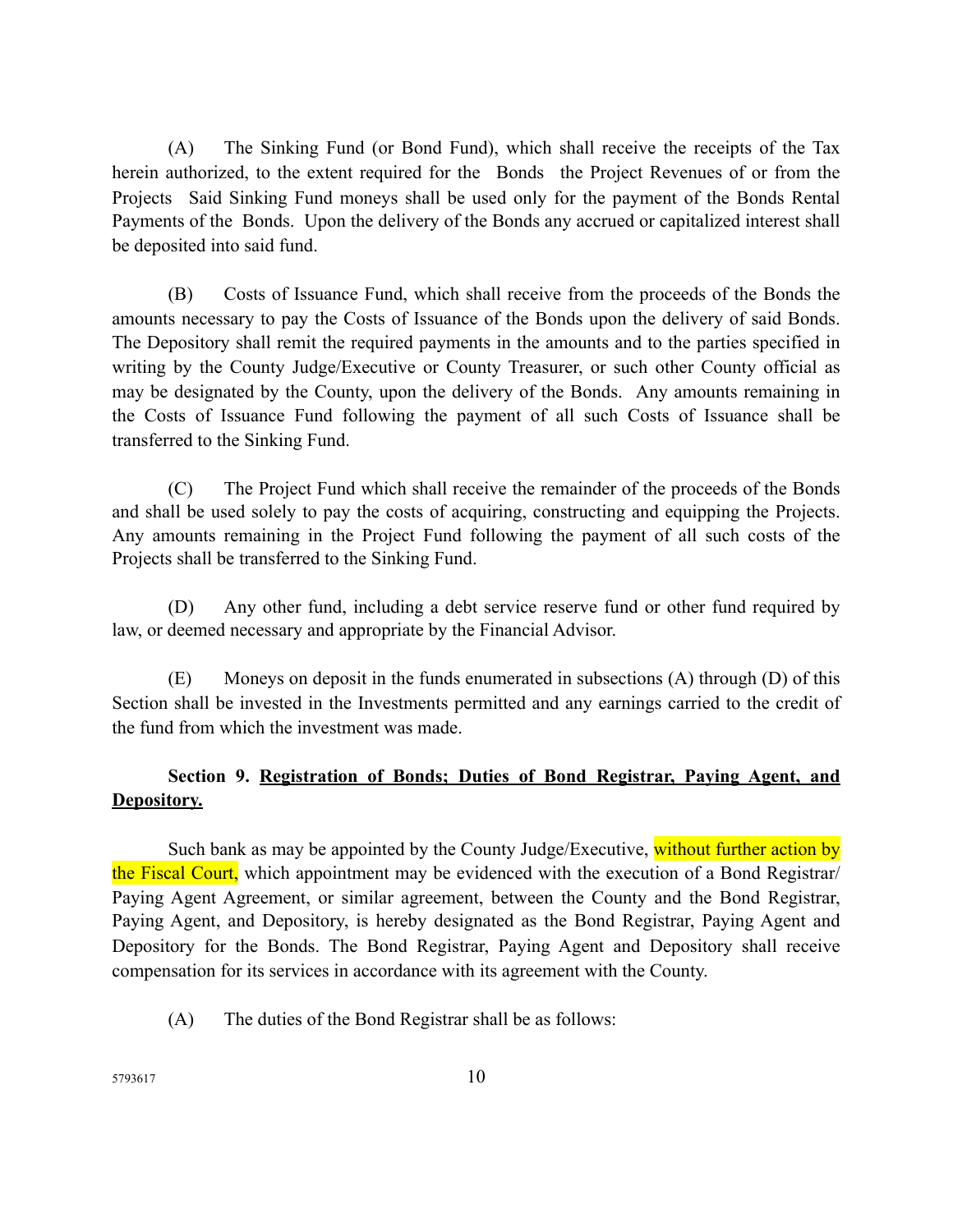- (i) To register all Bond certificates in the name of the Registered Owner thereof in accordance with the provisions of the Code;
- (ii) Upon being supplied with a properly authenticated assignment satisfactory to said Bond Registrar (in the sole discretion of said Bond Registrar), to transfer the ownership of Bond certificates from one Registered Owner to another within three (3) business days of the receipt of proper authentication by said Bond Registrar; and
- (iii) To cancel and destroy (or remit to the County for destruction) all exchanged or matured Bond certificates, and to maintain adequate records relative thereto;
- (B) The duties of the Paying Agent and Depository shall be as follows:
	- (i) To maintain the various funds established under this Ordinance and to invest the same in accordance with the provisions hereof;
	- (ii) To remit, but only to the extent that all required funds are made available to the Paying Agent by the County, semiannual interest payments direct to the Registered Owner of each Bond by regular United States Mail; said interest payments shall be deposited in the United States Mail no later than each interest due date, Matured or redeemed Bonds shall be payable upon presentation of Bond certificates to the Paying Agent. For interest payment purposes, the Paying Agent shall be entitled to rely on its records as Bond Registrar as to the ownership of each Bond as of the 15th day of the month preceding an interest due date and the Paying Agent's checks shall be drawn and mailed accordingly;
	- (iii) To notify each Registered Owner to be prepaid and to redeem Bonds prior to their stated maturity upon their presentation in accordance with the provisions of this Ordinance upon being supplied with sufficient funds; and
	- (iv) To supply the County with a written accounting evidencing the payment of interest and principal within thirty days following each due date.

The Bond Registrar/Paying Agent shall be entitled to the advice of its attorney and shall be protected for any acts taken by it in good faith and reliance upon such advice. The Bond <sup>5793617</sup> 11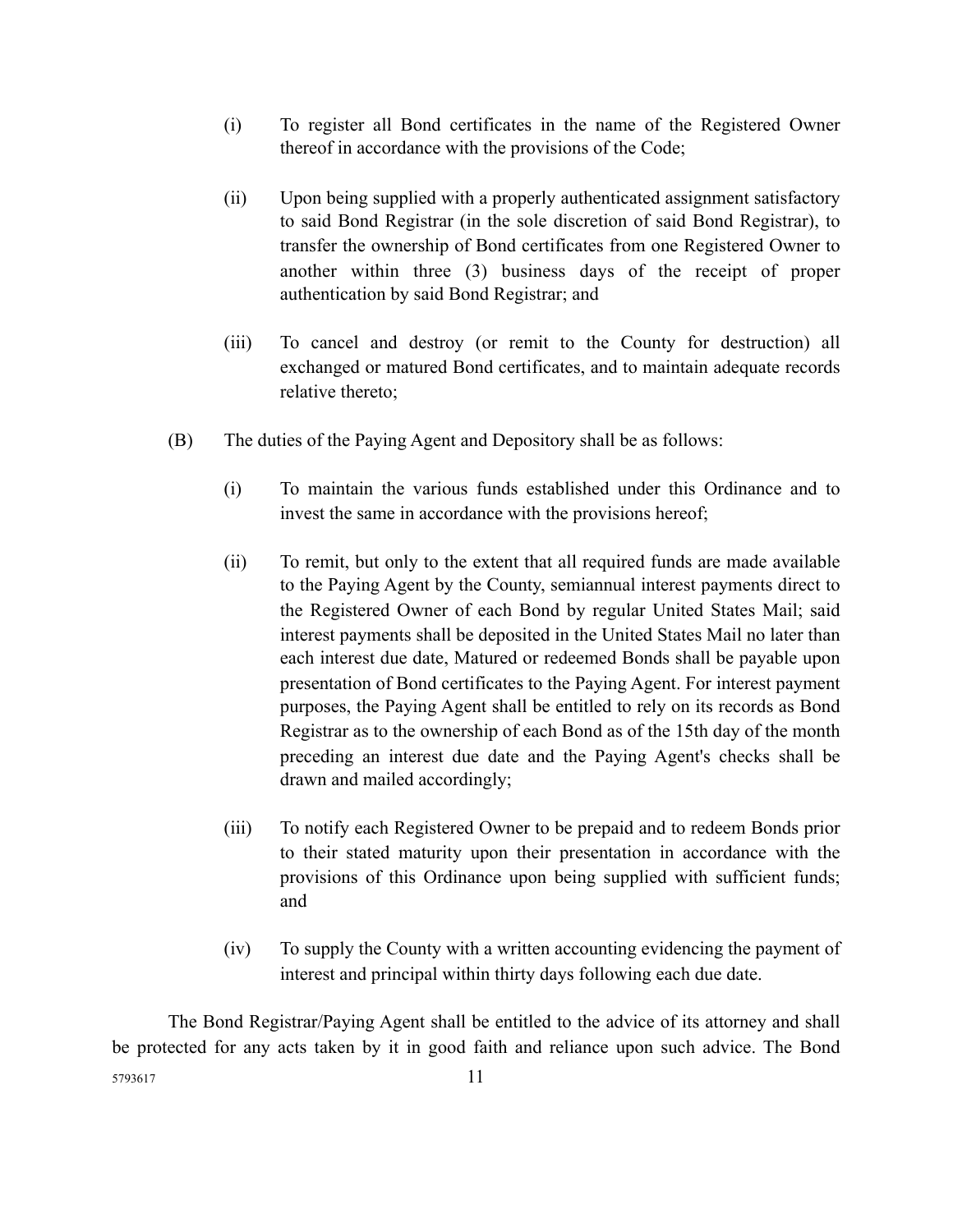Registrar/Paying Agent shall not be liable for any action taken or omitted to be taken by it in good faith and believed by it to be within its discretion or the power conferred upon it by this Ordinance or any agreement with the **County or be responsible for the consequences of any** oversight or error of judgment. I don't agree with us waiving claims for negligence??

The Bond Registrar/Paying Agent may at any time resign from its duties set forth in this Ordinance or in any agreement with the County by filing its resignation with the County Judge/ Executive and notifying the Registered Owners of the Bonds herein authorized. Thereupon, the County shall designate a successor Bond Registrar/Paying Agent which shall be an incorporated bank or trust company. Notwithstanding the foregoing, in the event of the resignation of the Bond Registrar/Paying Agent, provisions shall be made for the orderly transition of the books, records and accounts relating to the Bonds to the successor Bond Registrar/Paying Agent in order that there will be no delinquencies in the payment of interest or principal due on the Bonds.

The Bond Registrar/Paying Agent may be removed by the County if at any time so requested by an instrument or concurrent instruments in writing, filed with the Bond Registrar/ Paying Agent and signed by the Registered Owners of a majority in principal amount of the Bonds then outstanding or their attorneys-in-fact duly authorized.

#### **Section 10. Tax Covenants; Approval of Tax Compliance Procedures.**

The County shall at all times do and perform all acts and things permitted by law and necessary or desirable in order to assure that interest paid by the County with respect to the Bonds shall be excludable from the gross income of the recipients thereof for Federal income tax purposes under any valid provision of the Code.

The County shall not permit at any time or times any of the proceeds of the Bonds to be used directly or indirectly to acquire any securities or obligations the acquisition of which would cause such Bonds to be "arbitrage bonds" as defined in Section 148 of the Code, as then in effect.

The County further covenants that prior to the issuance of said Bonds and as a condition precedent to such issuance, the County shall certify by issuance of a certificate of the County Judge/Executive, or County Treasurer, or such other County official as may be designated by the County, supplemental to this Ordinance, that on the basis of the facts, estimates and circumstances in existence on the date of issue of said Bonds, it is not expected that the proceeds of said Bonds will be used in a manner which would cause such obligations to be "arbitrage bonds" under the Code.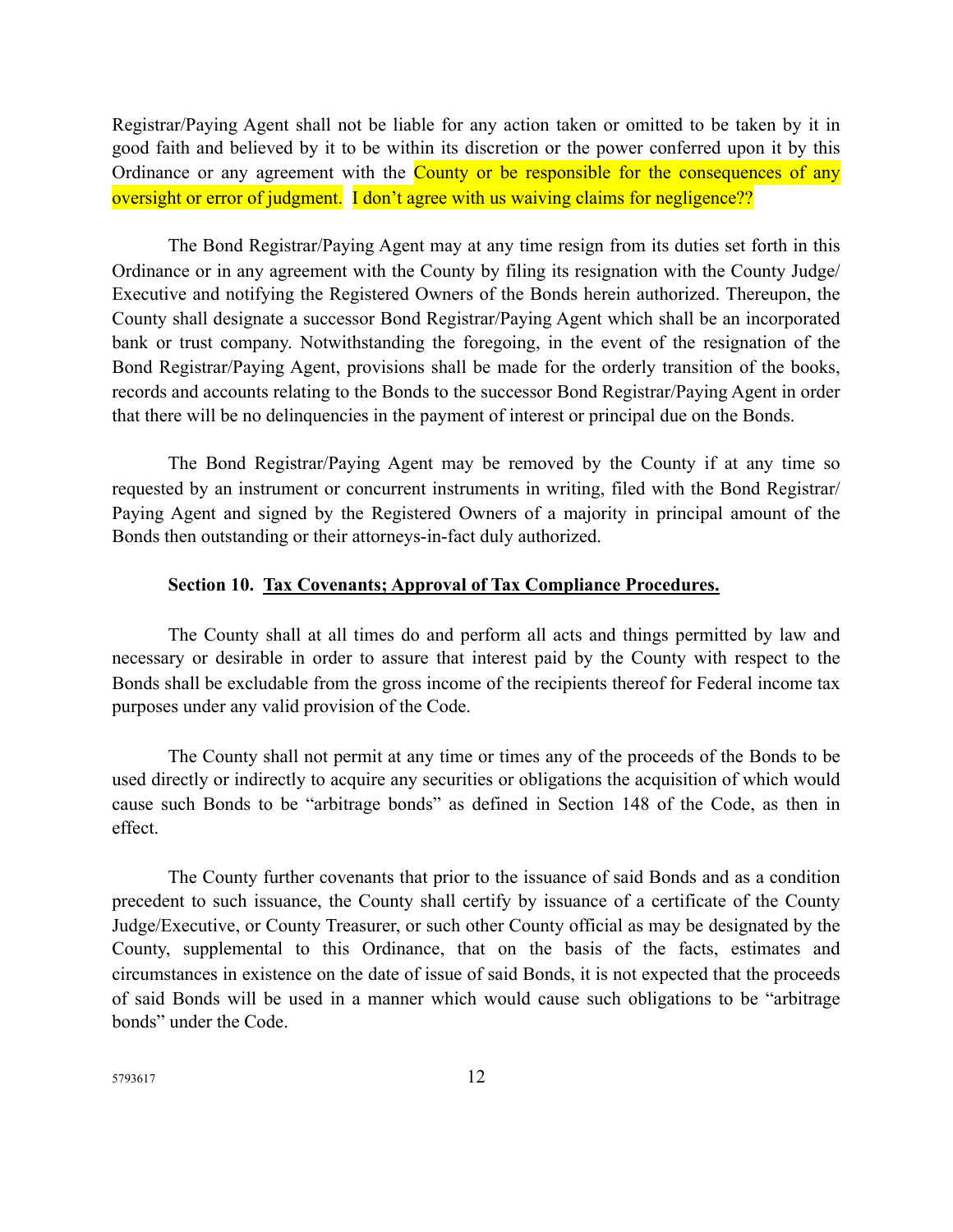The County hereby adopts the Tax Compliance Procedures presented to the Fiscal Court and agrees to follow said Procedures during the term of the Bonds.

**Section 11. Contractual Nature of Ordinance.** This Ordinance shall constitute a contract between the County and the holders of the Bonds, and any general obligation bonds or general obligation Bonds subsequently issued ranking on a parity therewith, and after the issuance and delivery of such Bonds no change, variation or alteration of any kind in the provisions of this Ordinance shall be made in any manner except for the purpose of curing any ambiguity, or of curing, correcting or supplementing any defective or inconsistent provisions contained herein.

**Section 12. Qualified Tax-Exempt Obligation.** The County, by the adoption of this Ordinance, reasonably anticipates that the total principal amount of tax-exempt obligations which it will issue during the calendar year ending December 31, 2019, will not exceed \$10,000,000 and therefore designates the Bonds as "qualified tax-exempt obligations" within the meaning of Section 265(b)(3) of the Code.

**Section 13. Severability.** If any section, paragraph or clause hereof shall be held invalid, the invalidity of said section, paragraph or clause shall not affect any of the remaining provisions of this Ordinance.

**Section 14. Conflicts Repealed; Effective Date of Ordinance.** All ordinances, resolutions or parts thereof in conflict with the provisions of this Ordinance are hereby repealed and this Ordinance shall take effect and be in force upon its adoption. This Ordinance shall take effect from and after its passage, approval and the publication of a summary thereof.

**Section 15. Continuing Disclosure Procedures Adopted.** The County hereby adopts the Continuing Disclosure Procedures presented to the Fiscal Court and agrees to follow, or cause the Financial Advisor to the County or another third party acting as disclosure agent to follow, said procedures to ensure the timely and complete filing of all financial information, operating data and notices of material events as required by SEC Rule 15c2-12 and the County's Continuing Disclosure Undertakings entered into prior to or after the date of this Ordinance.

*[Signatures and certification for Ordinance on the following pages S-1]*